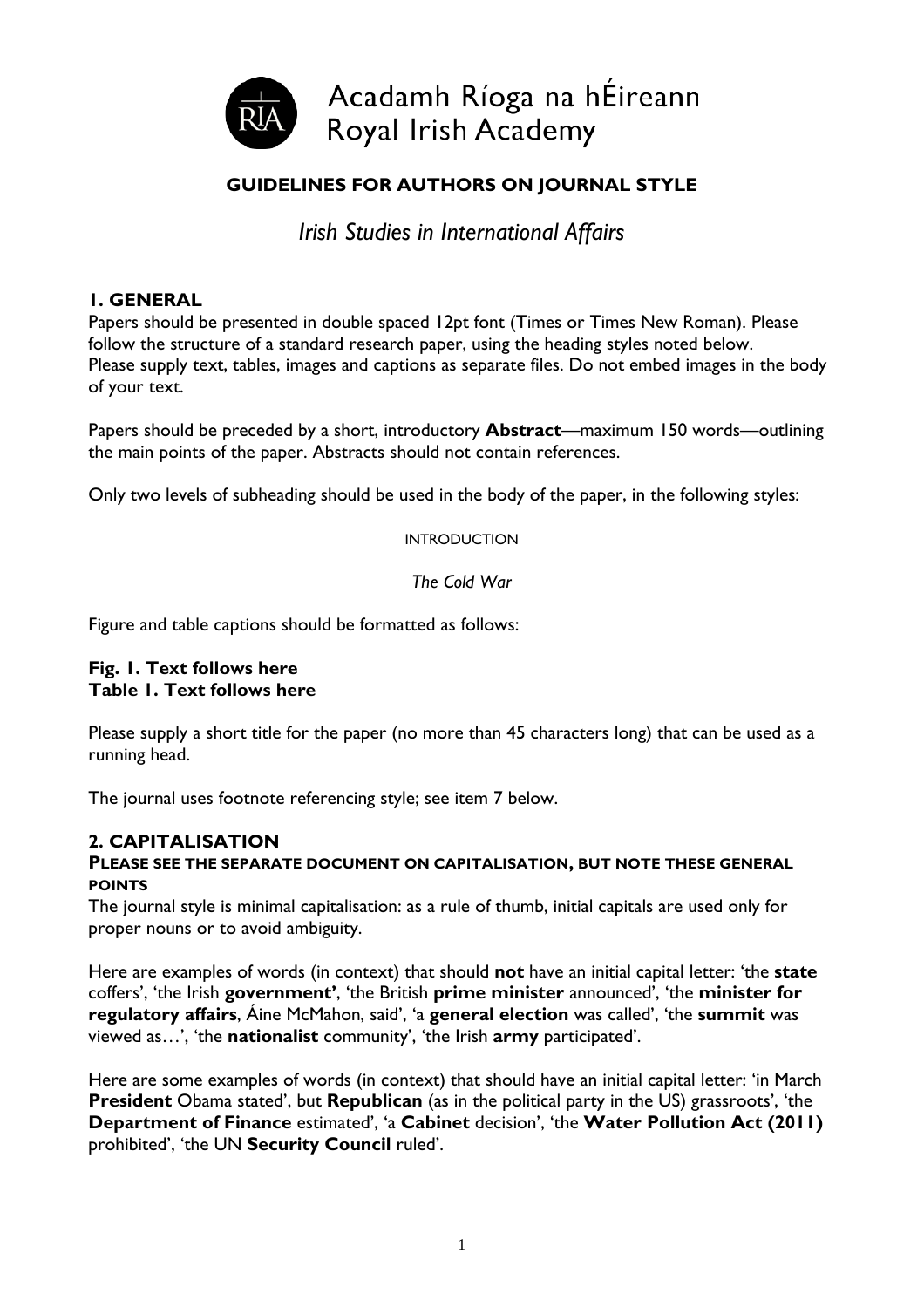# **3. QUOTATIONS**

Please ensure that all quoted material is exactly as in the source, including capitalisation and punctuation. Use '[*sic*]' to indicate a misspelling or other significant mistake in the source.

Short quotations (up to two or three lines) should be left in the main text and enclosed in single quotation marks. Any quotes within these quotes should be enclosed in double quotation marks. If the quote does not include an entire sentence, punctuation should follow the closing quotation mark.

Long quotations (more than three lines) should be displayed, without quotation marks. Any quotes within these quotes should be enclosed in single quotation marks.

## **4. ABBREVIATIONS**

There is a list of common abbreviations (and acronyms) at the back of the journal. These can be used without explanation in individual papers.

Other abbreviations can be used for convenience, but remember that there is no need to introduce an abbreviation for a term that occurs only once in a paper. Abbreviations not included in the list mentioned above should be spelled out on first mention; e.g. 'in 2000 total official development assistance (ODA) reached…'.

Treat the abstract and the main text of the paper as separate entities with regard to the spelling out of abbreviations, i.e. an abbreviation should be spelled out at first mention in **both** the abstract and the main text.

## **5. HYPHENATION**

As a general rule, hyphenate an adjectival compound of two or more words that precedes a noun: 'confidence-building measures', 'a high-level delegation', 'the Washington-based correspondent'.

Adjectival compounds of which the first word is an adverb that ends in 'ly', however, should not be hyphenated: 'a politically motivated attack'.

As a general rule, do not hyphenate an adjectival compound of two or more words that follows a noun: 'the author is well known', 'the initiative was government funded'.

In general, hyphenate prefixes such as 'socio-', 'ethno-', 'politico-', 'post-', 'pre-', 'anti-', 'non-', 'cross-', 'counter-', 'pro-'.

Hyphenate compound nouns of this form: 'asylum-seekers', 'decision-makers', 'opinion-formers'.

## **6. SPELLING**

#### **PLEASE SEE THE SEPARATE DOCUMENT ON CAPITALISATION, WHICH ALSO INCLUDES A SPECIFIC WORD LIST, BUT NOTE THE FOLLOWING GENERAL POINTS**

Use 'British English' rather than 'American English' spelling, e.g. 'cent**re**', 'fav**ou**r', 'trave**ll**ed'.

Use the 'is' spelling in stead of the 'iz' spelling where there are variant options, e.g. 'general**is**e', 'organ**is**ation'.

Refer to the *New Oxford Dictionary of English* on other spelling matters.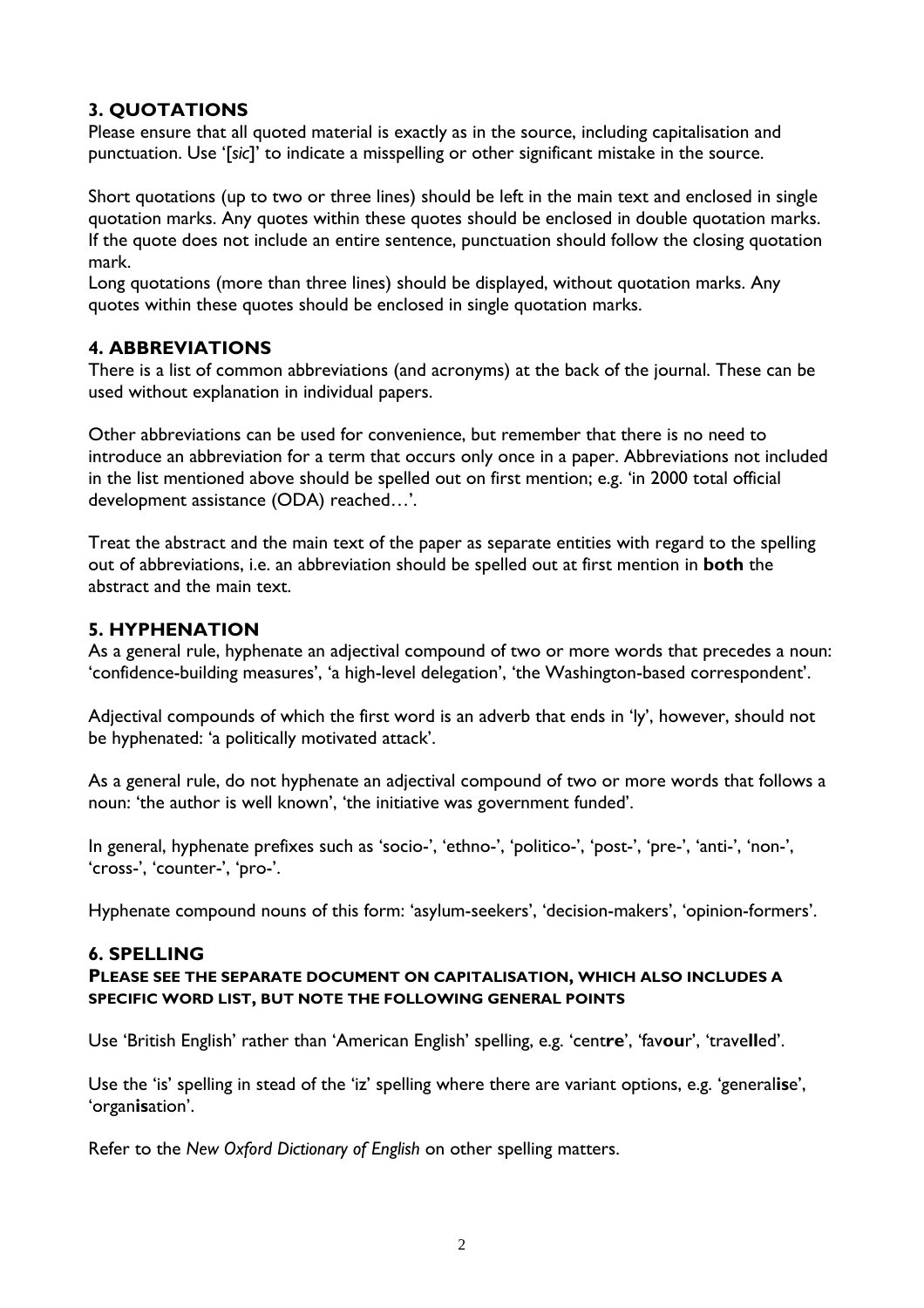# **7. FOOTNOTE REFERENCES**

#### **Please note especially:**

**Spell out authors' forenames in full in preference to one initial only. Give page spans of all articles/chapters.**

**In titles other than journal or series titles (in which all significant words should have an initial capital letter), only the initial letter of the first word and of proper nouns should be capitalised.**

#### **Books and articles**

First citations of books and articles should conform with these examples:

Jennifer Todd, *Identity change after conflict. Ethnicity, boundaries and belonging in the two Irelands* (London, 2018).

Anne Barrington, 'From marriage bar to gender equality: the experiences of women in Ireland's Department of Foreign Affairs, 1970–2000', in Jennifer A. Cassidy (ed.), *Gender and diplomacy* (London, 2018), 48–64.

Ben Tonra, Michael Kennedy, John Doyle and Noel Dorr (eds), *Irish foreign policy* (1st edn, Dublin, 2012).

Michael Kennedy, 'Irish foreign policy, 1919 to 1973', in Thomas Bartlett (ed.), *Cambridge History of Ireland* (5 vols), vol. 4, *1880 to the present* (Cambridge, 2018), 604–38.

Frances Stewart, 'Overcoming short-termism: incorporating future generations into current decision-making', *Irish Studies in International Affairs* 31 (2020), 1–17: 12.

Shantanu Chakrabarti, 'Global South rhetoric in India's policy projection', *Third World Quarterly* 38 (8) (2017), 1909–20.

Luwam Dirar, 'Rethinking the concept of colonialism in Bandung and its African Union aftermath', in Luis Eslava, Michael Fakhri and Vasuki Nesiah (eds), *Bandung, global history and international law* (1st edn, Cambridge, 2017), 355–66: 361.

Ronan McGreevy, 'Questions around Irish unity referendum to be examined in new initiative', *The Irish Times*, 11 January 2021.

Second and subsequent citations of books and articles should be in short-title form:

Todd, *Identity change after conflict*, 14, 75.

Chakrabarti, 'Global South rhetoric', 31.

If the short title is not self-explanatory, please use '(hereafter cited as XXX)'.

## **Theses**

A.J. Wilson, 'Irish-America and the Ulster conflict, 1968–1985' (unpublished PhD thesis, Loyola University of Chicago, 1991), 17.

#### **Dáil debates**

*Dáil debates*, vol. 184, cols 734, 1018, 1284 (9, 16 and 17 December 1960).

## **National Archives**

First citation:

National Archives of Ireland, Department of Foreign Affairs (hereafter cited as NAI DFA), 305/57/15, minutes of a meeting of the interdepartmental ERP Committee, 12 June 1948.

Subsequent citations: NAI DFA 305/57/15, 8.